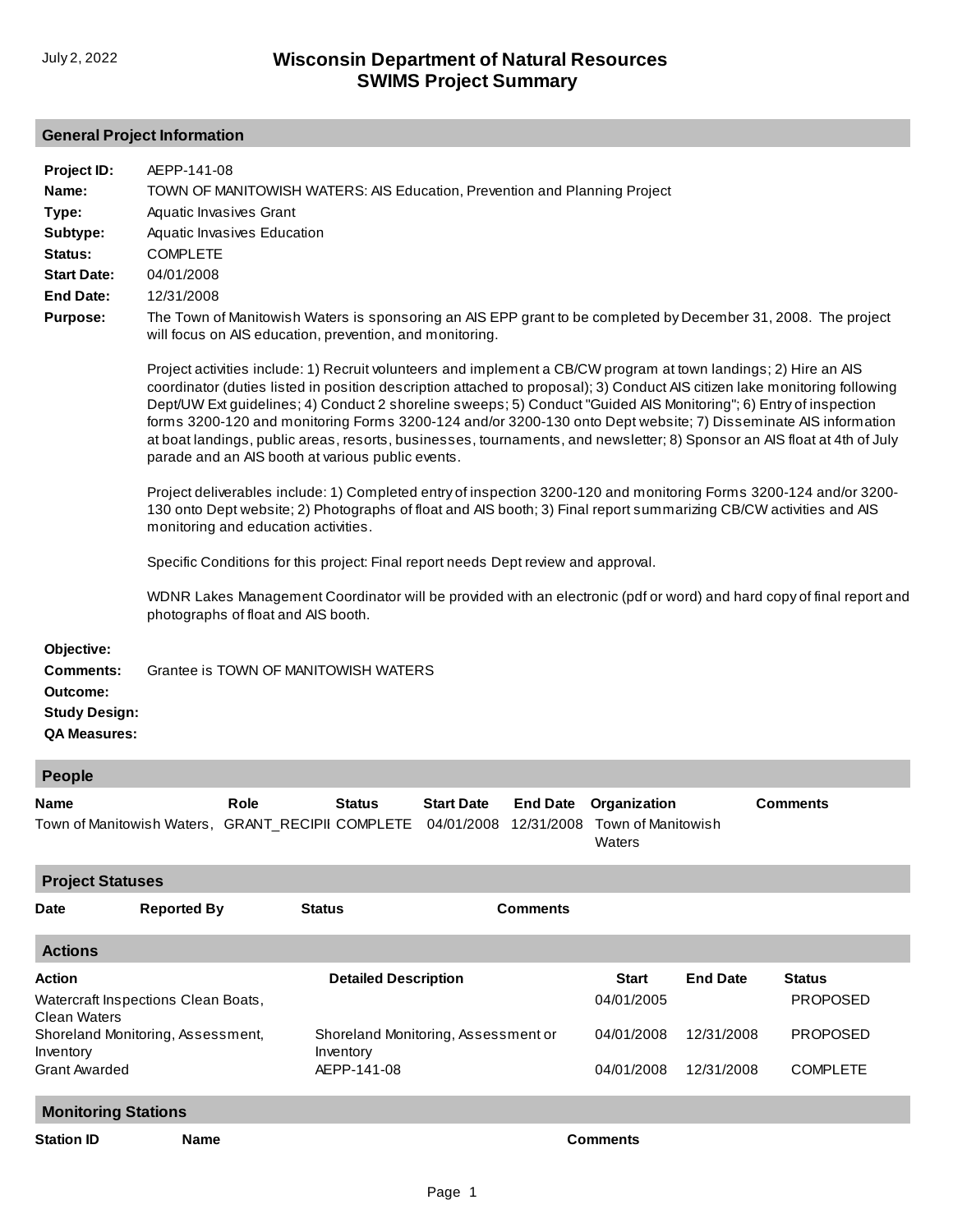## **Assessment Units**

| <b>WBIC</b> | <b>Segment</b> | <b>Local Name</b>              | <b>Official Name</b>         |
|-------------|----------------|--------------------------------|------------------------------|
| 1836400     | 1              | Bolin Lake (Bog, Oswego)       | <b>Bolin Lake</b>            |
| 1840900     | 1              | Chub Lake (Little Chub)        | Chub Lake                    |
| 1844200     | 1              | Deerfoot Lake (Bass)           | Deerfoot Lake                |
| 1845500     | 1              | Dog Lake                       | Dog Lake                     |
| 1850300     | 1              | Gem Lake (Mcguire)             | Gem Lake                     |
| 1854100     | 1              | Homestead Lake                 | Homestead Lake               |
| 1865800     | 1              | Mckinney Lake (Big Chub)       | McKinney Lake                |
| 1874500     | 1              | Pier Lake (Cranberry)          | Pier Lake                    |
| 1880700     | 1              | Sherman Lake (Lost)            | Sherman Lake                 |
| 1883700     | 1              | Statehouse Lake (Tower)        | Statehouse Lake              |
| 2023700     | 1              | Un Lake                        | Unnamed                      |
| 2023800     | 1              | Un Lake                        | Unnamed                      |
| 2023900     | 1              | Local Water                    | Unnamed                      |
| 2024000     | 1              | Un Lake                        | Unnamed                      |
| 2024100     | 1              | Un Lake                        | Unnamed                      |
| 2024300     | 1              | Un Lake                        | Unnamed                      |
| 2024400     | 1              | Un Lake                        | Unnamed                      |
| 2024500     | 1              | Un Lake                        | Unnamed                      |
| 2024600     | 1              | Un Lake                        | Unnamed                      |
| 2315800     | 1              | Lost Creek                     | Lost Creek                   |
| 2316600     | 1              | Dead Pike Lake                 | Dead Pike Lake               |
| 2316800     | 1              | Stepping Stone Lake No. 3      | Stepping Stone Lake Number 3 |
| 2316900     | 1              | Stepping Stone Lake No. 2      | Stepping Stone Lake Number 2 |
| 2317000     | 1              | Stepping Stone Lake No. 1      | Stepping Stone Lake Number 1 |
| 2321600     | 1              | Little Trout Lake              | Little Trout Lake            |
| 2324400     | 1              | <b>Manitowish River</b>        | <b>Manitowish River</b>      |
| 2326400     | 1              | Circle Lily Creek              | Circle Lily Creek            |
| 2326700     | 1              | Circle Lily Lake               | Circle Lily Lake             |
| 2327100     | 1              | <b>Benson Lake</b>             | <b>Benson Lake</b>           |
| 2327200     | 1              | Sturgeon Lake                  | Sturgeon Lake                |
| 2327300     | 1              | Vance Lake (Dam, Dan)          | Vance Lake                   |
| 2327500     | 1              | <b>Rest Lake</b>               | <b>Rest Lake</b>             |
| 2327700     | 1              | Mccabe Lake (Lenore)           | McCabe Lake                  |
| 2327800     | 1              | Papoose Creek                  | Papoose Creek                |
| 2328800     | 1              | Stone Lake                     | Stone Lake                   |
| 2328900     | 1              | Fawn Lake T42n R05e S11 (Mud)  | Fawn Lake                    |
| 2329000     | 1              | Clear Lake                     | Clear Lake                   |
| 2329200     | 1              | Un Spring                      | Un Spring                    |
| 2329300     | 1              | Spider Lake                    | Spider Lake                  |
| 2329400     | 1              | Manitowish Lake                | Manitowish Lake              |
| 2329500     | 2              | <b>Trout River</b>             | <b>Trout River</b>           |
| 2329600     | 1              | Alder Lake                     | Alder Lake                   |
| 2329800     | 1              | Wild Rice Lake (Half Way)      | Wild Rice Lake               |
| 2334300     | 1              | Little Star Lake T42n R05e S15 | Little Star Lake             |
| 2334400     | 1              | <b>Island Lake</b>             | <b>Island Lake</b>           |
| 5505422     | 1              | Little Bass Lake               | Little Bass Lake             |
| 5505486     | 1              | Local Water                    | Unnamed                      |
| 5506037     | 1              | Local Water                    | Unnamed                      |